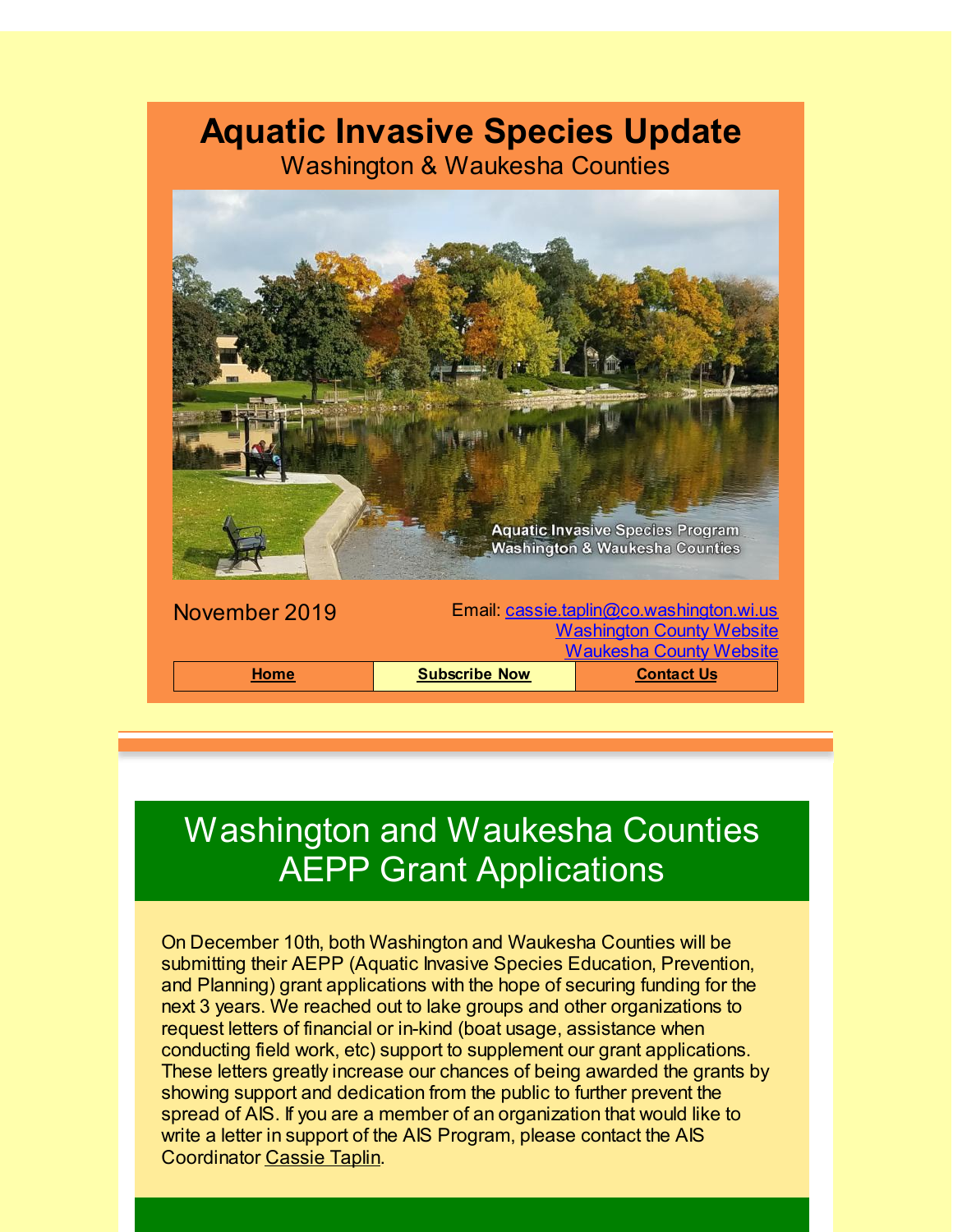### Waukesha County AIS App

Staff from both Washington and Waukesha Counties worked hard this past summer surveying waterbodies for AIS. In Waukesha County, an online GIS application was developed to display where AIS was detected by staff when conducting early detection surveys. Jim Rose, a Senior Conservation Specialist for Waukesha County, has uploaded our survey data from 2019! Check it out here: [Waukesha](https://waukeshacounty.maps.arcgis.com/apps/webappviewer/index.html?id=a6430adc87794e1095429b4b54a637b8&utm_source=Aquatic+Invasive+Species+November+2019&utm_campaign=AIS+January+2018+Update&utm_medium=email) County AIS App

The different colored shapes on the map represent different species found at each location.



### Wisconsin Envirothon - It's for the Kids!

The WI Envirothon is a hands-on environmental problem-solving competition for high school-aged students in the United States and Canada. Participating teams complete training and testing in five natural resource categories: soils/land use, aquatic ecology, forestry, wildlife, and current environmental issues." The theme for the 2020 current issue is "Water Resource Management: Local Control and Local Solutions". Want to help sponsor this event and support these dedicated kids? Sponsorships range anywhere between \$100 - \$3,500 (see Sponsorship Details below for further information).

The Wisconsin Envirothon, hosted by WI Land and Water Youth Education, is set for April 17th, 2020 at the Wisconsin Lion's Camp in Rosholt, WI. The National Conservation Foundation states "The Envirothon is North America's largest high school environmental education competition. Reaching more than 500,000 students across North America annually, the Envirothon succeeds in its mission to develop knowledgeable, skilled, and dedicated citizens who are willing and prepared to work towards achieving a balance between the quality of life and the quality of the environment. As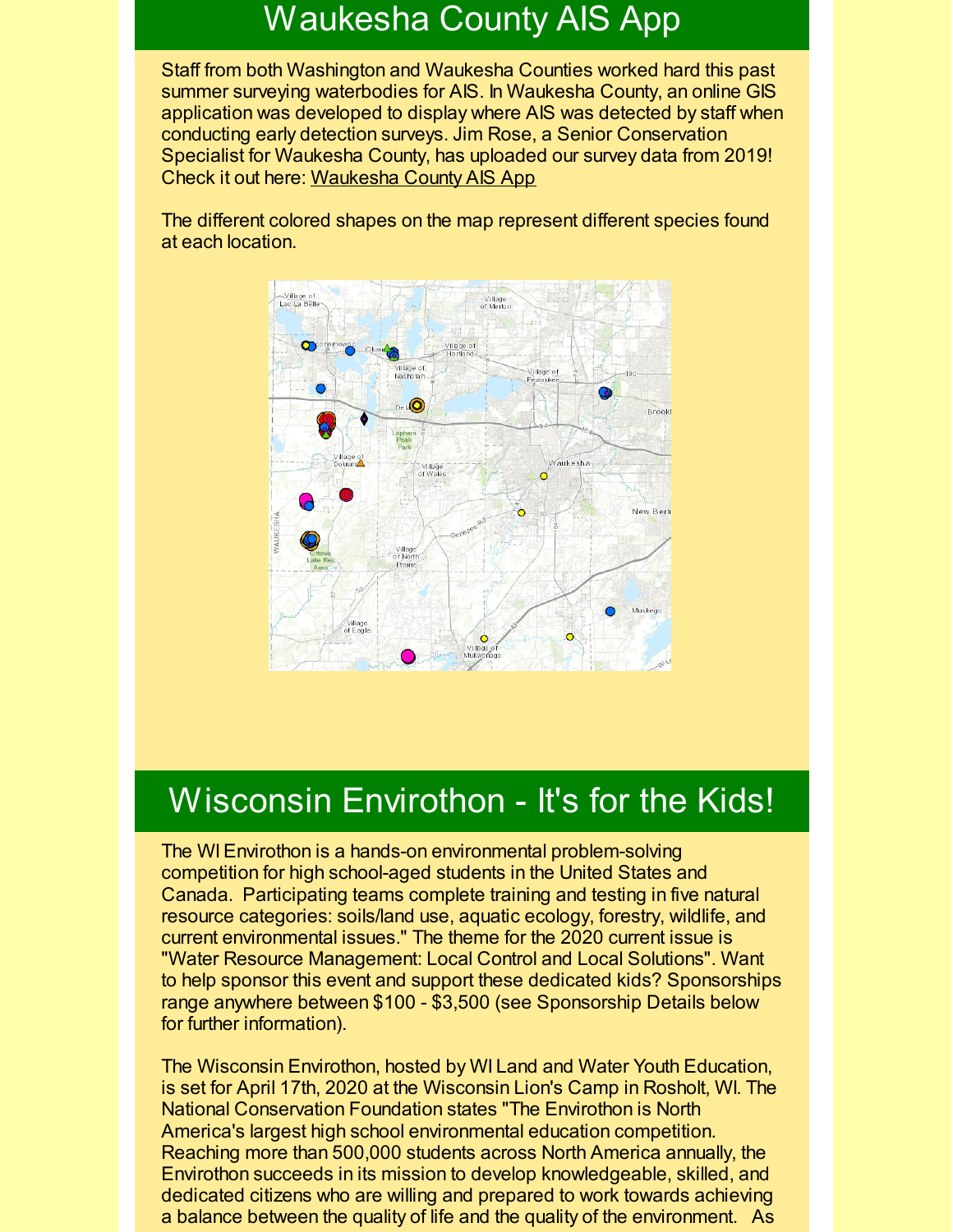a sponsor, your donations would help support this valuable program!

2020 [Envirothon](https://files.constantcontact.com/aa8b3099001/9f030b58-652e-41f8-9eb1-564c4064debd.pdf) Brochure

**[Sponsorship](https://files.constantcontact.com/aa8b3099001/e6e576c2-a3bf-46c2-afdd-d0791f2e3c90.docx) Details** 

# Lake of the Month - Sandy Knoll Pond

The Sandy Knoll Pond is located in Sandy Knoll County Park in Washington County. Sandy Knoll Pond is 3 acres in size and has a public beach and fishing opportunities. Fishermen can expect to find Northern pike, bass, and pan fish. The DNR annually stocks the pond with trout as part of the Urban Fishing Program. Click [here](https://dnr.wi.gov/topic/fishing/trout/CatchableTrout.html?utm_source=Aquatic+Invasive+Species+November+2019&utm_campaign=AIS+January+2018+Update&utm_medium=email) to learn more about the program. If you walk along the beach in the summertime, you will notice snail shells with dark, horizontal bands wrapping around them. These are banded mystery snails, an invasive species! They were verified in the pond this summer by the County AIS staff.

For more [information](http://www.co.washington.wi.us/departments.iml?Detail=424&utm_source=Aquatic+Invasive+Species+November+2019&utm_campaign=AIS+January+2018+Update&utm_medium=email) on Sandy Knoll County park, click here: Sandy Knoll County Park